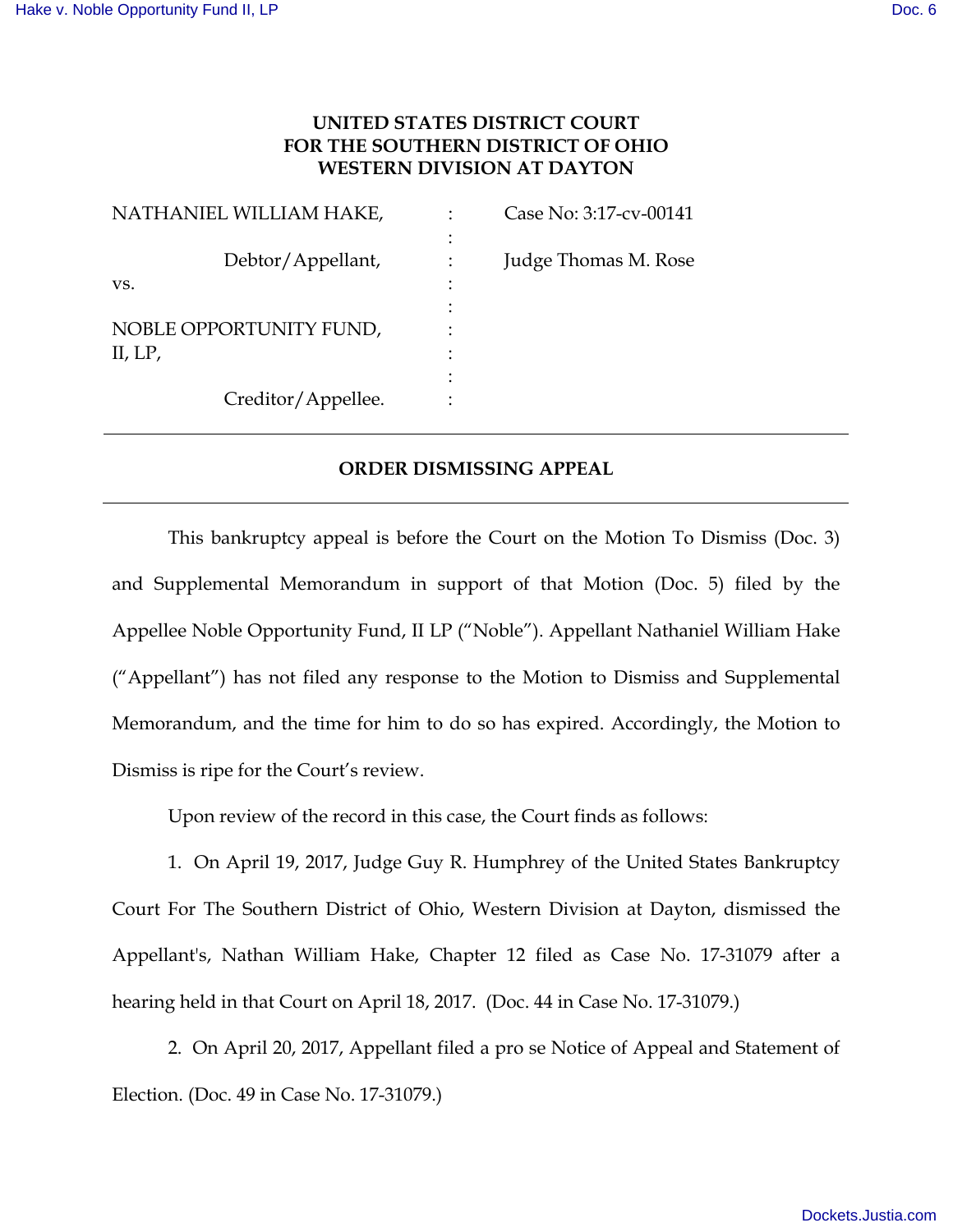3. On May 8, 2017, Appellant filed his Statement of Issues on Appeal (Doc. 57 in Case No. 17-31079) and Items To Be Included In the Record on Appeal. (Doc. 58 in Case No. 17-31079.)

 4. Appellant did not order a transcript of the aforementioned April 18, 2017 hearing; nor did Appellant file a copy of that order with the bankruptcy clerk as required by Bankruptcy Appellate Rule 8009.

 5. On May 19, 2017, Noble filed its Designation of Contents For Inclusion In The Record of Appeal. (Doc. 60 in Case No. 17-31079.)

 6. On June 9, 2017, the Bankruptcy Court Clerk filed a Certification of Record on Appeal in this Court and this Court established the briefing schedule for this appeal with the Appellant's Brief being due by June 23, 2017. (Doc. 2.)

 7. On June 15, 2017, Noble filed a Motion To Dismiss this appeal for the reason that the Appellant had failed to request the preparation of the transcript of the aforementioned Bankruptcy Court hearing.

 8. The Appellant has neither filed his brief; nor requested an extension of time in which to do so.

 9. On July 3, 2017, Noble, with leave of this Court, filed a Supplemental Memorandum in support of its Motion To Dismiss based on the Appellant's failure to file his brief. (Doc. 5.)

 10. The Appellant has failed to respond to Noble's Motion. Nor has the Appellant sought an extension of time in which to do so.

2